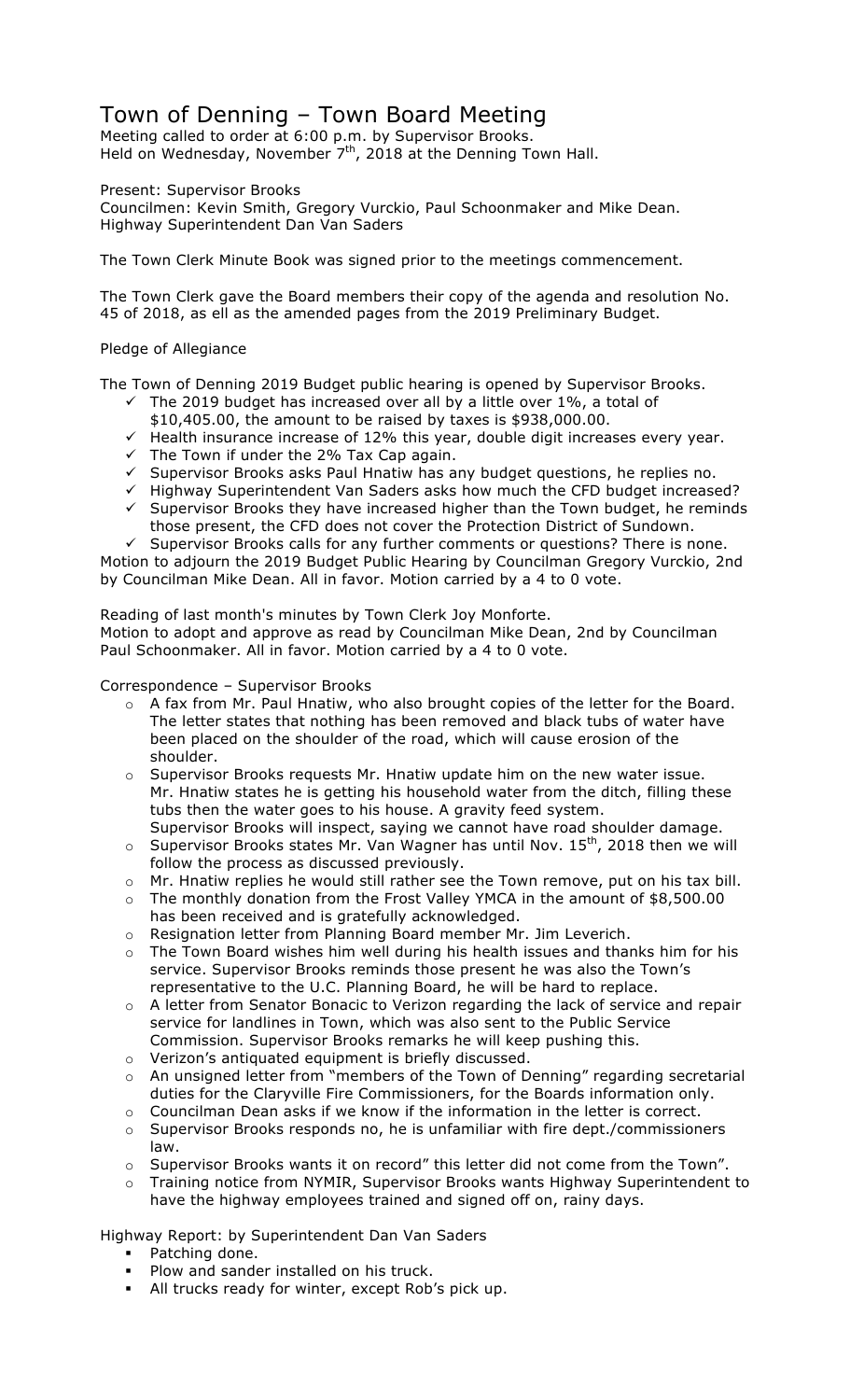- Will be ordering salt and sand soon, some material on hand.
- **•** Discussion on green treated and regular salt.
- " Budget discussed.
- " Road checking, storm related.

Planning Board Report - by Liaison, Councilman Mike Dean

- " Daniel Bishop and Will Illing attended last months meeting with drawings and pictures.
- " Mr. Kobayashi has leased the 10.7 acres to Honzo Haven.
- " Three tiers of step and three decks, it is not handicap accessible.
- " Supervisor Brooks remarks it must be ADA compliant.
- " Councilman Dean remarks it looks like they will combine two of the three Special Use Permits for the Blue Hill Lodge into one, except for the brewery permit as it is not in operation yet.
- " Supervisor Brooks inquires if there was any discussion on completion of the first phase, regarding Honzo Haven?
- Councilman Dean, responds no and informs the Board he is unable to attend tomorrow night meeting.
- " Councilman Dean inquires as to the secretary position for the planning board.
- " Supervisor Brooks remarks he must go thru UC Civil Service and create the position along with job description, then it must be approved.
- " Discussion opened on the three phases of the project and if the NYSDEC has been notified.
- Discussion requirements for DEP and DEC.
- Supervisor Brooks opens a discussion on the contracts from Chazen Group for the engineering of the Sundown Stream Mitigation Project and elevation of Town Hall, out of the flood zone. Brief discussion follows.

**Whereupon**, a vote to authorize the Supervisor to sign both contracts were made, and recorded as follows:

Motion to adopt and approve by Councilman Mike Dean, 2<sup>nd</sup> by Councilman Gregory Vurckio. Roll Call Vote: Councilman Mike Dean AYE Councilman Paul Schoonmaker AYE Councilman Kevin Smith AYE Councilman Gregory Vurckio AYE Supervisor David Brooks AYE Motion carried following a unanimous roll call vote.

Supervisor Brooks call for any further comments or questions regarding the 2019 Town of Denning Budget, there was none, he then asks for a motion to adopt and approve. **Whereupon**, the 2019 Budget was put to a vote, recorded as follows: Motion to adopt and approve by Councilman Kevin Smith, 2<sup>nd</sup> by Councilman Paul Schoonmaker. Roll Call Vote: Councilman Mike Dean AYE Councilman Paul Schoonmaker AYE Councilman Kevin Smith AYE Councilman Gregory Vurckio AYE Supervisor David Brooks AYE Motion carried following a unanimous roll call vote.

#### Resolution No. 45 of 2018

**WHEREAS**, the Town of Denning Town Board has fulfilled its financial obligations, by adopting the 2019 Town of Denning Budget and

**WHEREAS** SAID Budget is **under** the allowable Tax Cap, and

**WHEREAS** a PUBLIC HEARING was held on Tuesday, August 9th, 2018 regarding Local Law No. 2 of 2018, and **WHEREAS** any and all interested person(s) where heard, and **WHEREAS** Resolution No. 41 of 2018 was adopted by the Town of Denning Town Board titled: Local Law No. 2 of 2018, The Override of the Tax Levy Limit.

BE IT FURTHER RESOLVED that the Town of Denning Town Board HEREBY adopted and approved the 2019 Town of Denning Budget, which is under the Tax Cap.

NOW THEREFORE BE IT RESOLVED that the Town of Denning Town Board HEREBY **RESCINDS** Resolution No. 41 of 2018, adopting Local Law No. 2 of 2018, THEREBY **RESCINDING SAID l**aw.

**Whereupon**, the Resolution was put to a vote, recorded as follows:

Motion to adopt and approve by Councilman Mike Dean,

2<sup>nd</sup> by Councilman Gregory Vurckio. Roll Call Vote: Councilman Mike Dean AYE Councilman Paul Schoonmaker AYE Councilman Kevin Smith AYE Councilman Gregory Vurckio AYE Supervisor David Brooks AYE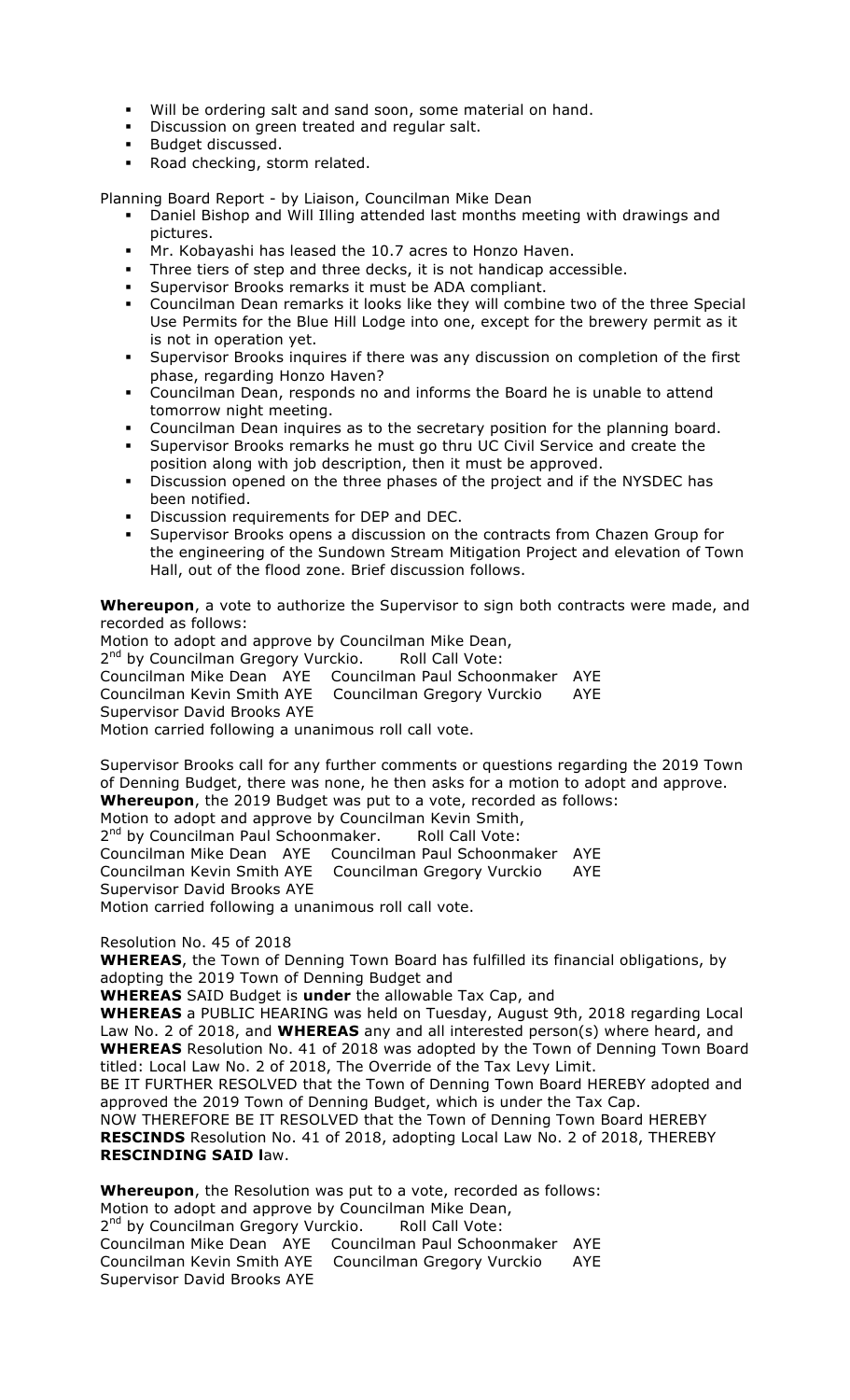Motion carried following a unanimous roll call vote.

Supervisor Comments:

- Supervisor Brooks opens a discussion on the Sundown UMP public hearing which he attended last week.
- The Town Boards reviews a letter regarding the Towns response and concerns to these plans.
- The parking by Blue Trail.
- Discussion on moving Peekamoose Road over by about 200 feet and using the current road for a walking trial.
- NYS wants to purchase more land, they own 63% now, this would endanger the future sustainability of the Town.
- Multi-use trail from Cutter Road in Wawarsing to Vernooy Kill then to Spencer Road, there is no parking there, parking needs to be expanded.
- A small shed type of building at the Trailer Filed lot for the rangers and and other law enforcement, both a landline and electric is to the site.
- Next meeting is next Tuesday from 2 to 4.
- Supervisor Brooks ask the Town Board to let him know if they think of anything else, as this is a time sensitive issue.
- The NYSDEC now has statistics on the Blue Hole from the the stewards.
- He would like to have them attend a Board meeting so the Board can be informed. Presentation tentatively scheduled for the Dec.  $4<sup>th</sup>$ , 2018 meeting.
- Supervisor Brooks ask Highway Superintendent Van Saders if he has come to an agreement with the Frost Valley YMCA on the gravel yet?
- Highway Superintendent Van Saders yes, there will be 2 piles and there are approximately 3000 yds. each.
- Councilman Vurckio opens a discussion on mountain biking on DEC and DEP land and the multi-use trail.
- Supervisor Brooks informs those present he has a meeting in two weeks to discuss the tri county garbage proposal.
- The letter is discussed and unanimously signed by the Town Board. The Town Clerk will mail to the NYSDEC.

Supervisor Brooks calls for Councilmen Comments:

- $\triangleright$  Councilman Paul Schoonmaker gives an update on the court session today.
- $\triangleright$  Councilman Smith remarks how nice it is to have a planner who knows what he is doing.
- $\triangleright$  Supervisor Brooks informs him that CEO Von Hassel has found that B&B's were removed in the document, he has added and made some corrections that were left out and has sent it to him to review, Supervisor Brooks has, the Town Clerk will send to the planner.
- $\triangleright$  Discussion opened on the public hearing to be held, Supervisor Brooks asks Councilman Smith if he believes it is necessary to be held on a Saturday, asking what does the Councilman think.
- $\triangleright$  Councilman Smith replies no, a regular meeting is fine, we have been working on this for years and have kept the public informed.
- $\triangleright$  Public Hearing to be held on Tuesday, December 4<sup>th</sup>, 2018 prior to the regularly scheduled meeting.

Supervisor Brooks call for Public Comment:

o Resident Mr. Hnatiw reminds everyone the pay phone at his store always works, even thru Hurricane Irene.

Supervisor Brooks call for any further comments or discussion. There is none.

Motion to adjourn 7:10 by Councilman Gregory Vurckio, 2<sup>nd</sup> by Councilman Paul Schoonmaker, All in favor. Motion carried.

Respectfully Submitted by Joy Monforte, RMC, Town Clerk, November  $8<sup>th</sup>$ , 2018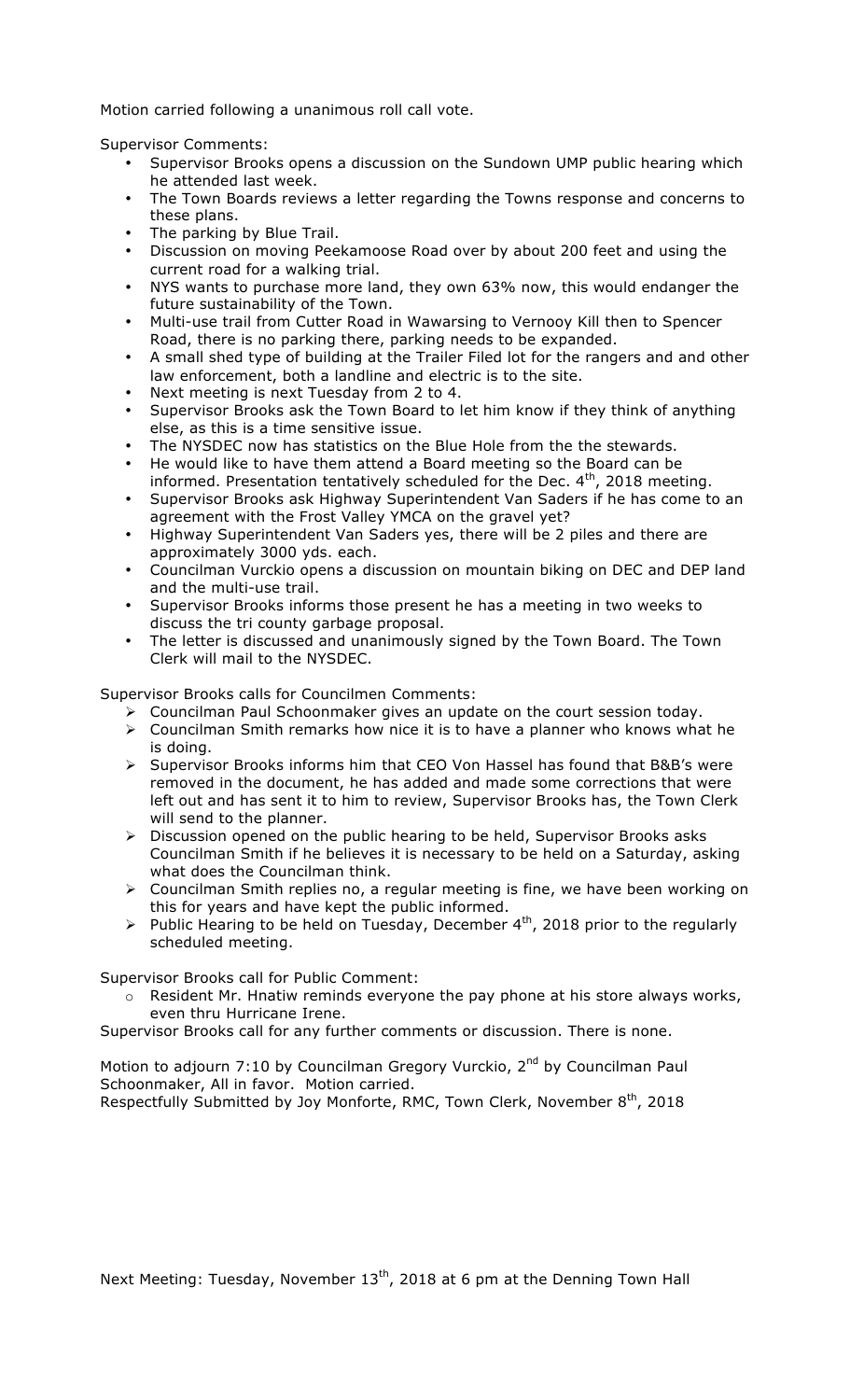



# Town of Denning County of Ulster, NY

#### **CERTIFICATION OF TOWN CLERK**

I, Joy Monforte, Town Clerk, certify that the following is an adopted copy of the 2019 budget of the Town<br>of Denning, adopted by the Town Board on the 7<sup>th</sup> day of November, 2018.

Town Clerk

Signed \_\_\_\_\_\_\_\_\_\_\_\_\_\_\_\_\_\_\_\_\_\_\_\_\_\_\_\_\_\_\_\_\_ Dated \_\_\_\_\_\_\_\_\_\_\_\_\_\_\_\_\_\_\_\_\_\_\_\_\_\_

#### **BUDGET 2019- TOWN OF DENNING - Adopted**

| <b>FUND</b>                     | CODE | <b>APPROPRIATIONS</b><br>& PROVISIONS<br><b>FOR OTHER USES</b> | <b>LESS</b><br><b>ESTIMATED</b><br><b>REVENUES</b> | <b>LESS</b><br><b>UNEXPENDED</b><br><b>BALANCE</b> | AMOUNT TO<br><b>BE RAISED</b><br><b>BY TAXES</b> |
|---------------------------------|------|----------------------------------------------------------------|----------------------------------------------------|----------------------------------------------------|--------------------------------------------------|
| <b>GENERAL</b>                  | A    | 446,794.00                                                     | 185,175.00                                         | 100,000.00                                         | 161,619.00                                       |
| <b>HIGHWAY - TOWN WIDE</b>      | DA   | 979,234.00                                                     | 171,000.00                                         | 30,000.00                                          | 778,234.00                                       |
| <b>SUNDOWN FIRE PROTECTION</b>  | s    | 8,500                                                          | 0                                                  | 00                                                 | 8,500.00                                         |
| <b>Adopted Totals</b>           |      | 1,434,528.00                                                   | 356.175.00                                         | 130,000.00                                         | 948.353.00                                       |
| <b>CLARYVILLE FIRE DISTRICT</b> | S    | 175,032.00                                                     |                                                    |                                                    | 175,032.00                                       |
| <b>TOTALS</b>                   |      | 1,609,560.00                                                   | 356,175.00                                         | 130,000.00                                         | 1,123,385.00                                     |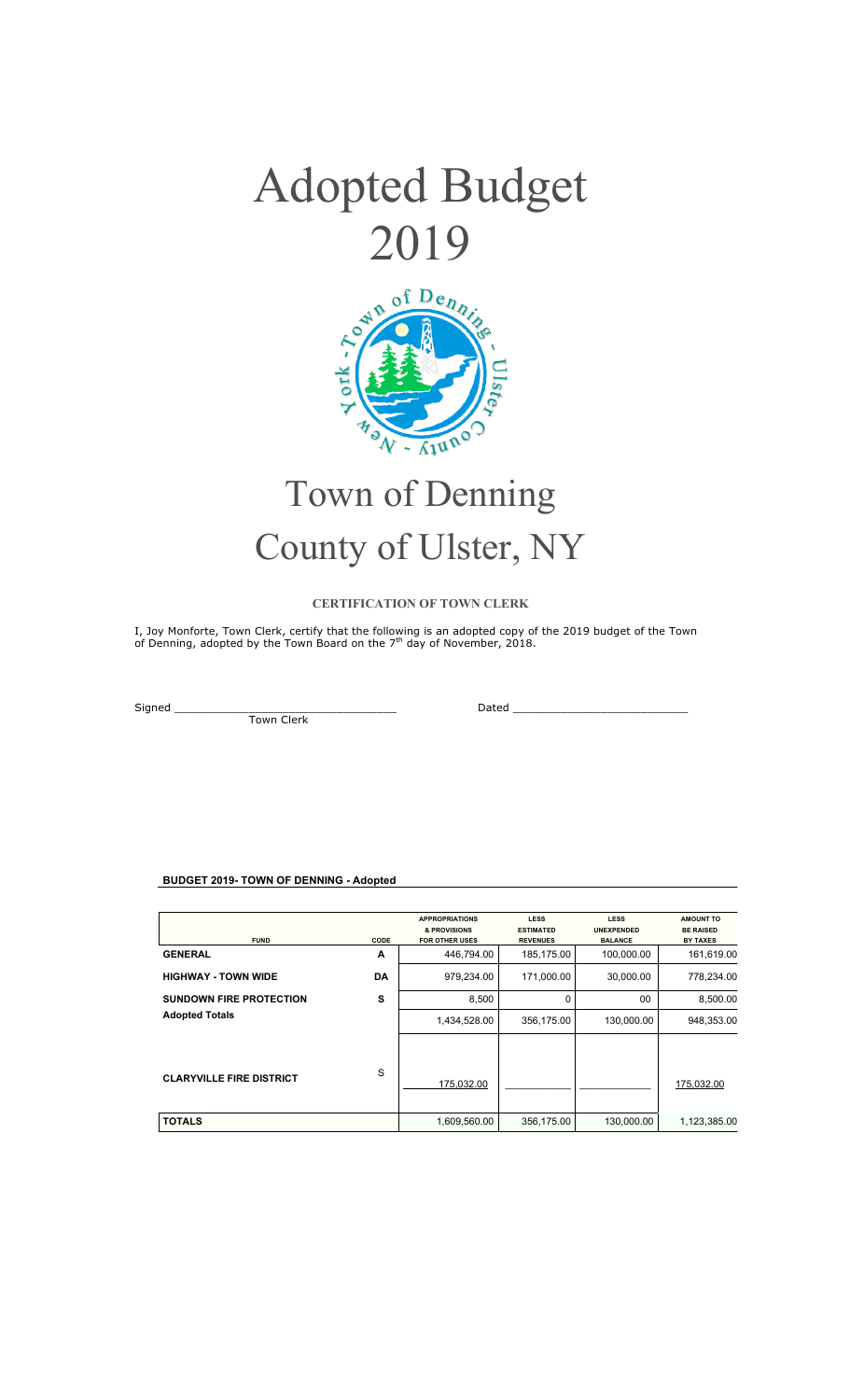# **TOWN OF DENNING BUDGET FOR 2019**

| <b>ACCOUNTS</b>                                       |                    | <b>EXPENDITURE</b><br>LAST YEAR<br>2017 | <b>AMENDED</b><br><b>BUDGET</b><br>2018 | <b>BUDGET</b><br>2019 | <b>TENTATIVE PRELIMINARY</b><br><b>BUDGET</b><br>2019 | <b>ADOPTED</b><br><b>BUDGET</b><br>2019 |
|-------------------------------------------------------|--------------------|-----------------------------------------|-----------------------------------------|-----------------------|-------------------------------------------------------|-----------------------------------------|
| <b>GENERAL</b><br><b>FUND A</b><br><b>TOWN BOARD</b>  |                    |                                         |                                         |                       |                                                       |                                         |
| Personal<br>Services<br>Equipment                     | A1010.1<br>A1010.2 | \$6,000.00                              | \$6,000.00                              | \$6,000.00            | \$6,000.00                                            | \$6,000.00                              |
| <b>Contractual Exp</b>                                | A1010.4            | \$75.00                                 | \$300.00                                | \$300.00              | \$300.00                                              | \$300.00                                |
| <b>TOTAL</b>                                          |                    | \$6,075.00                              | \$6,300.00                              | \$6,300.00            | \$6,300.00                                            | \$6,300.00                              |
|                                                       |                    |                                         |                                         |                       |                                                       |                                         |
| <b>JUSTICES</b>                                       |                    |                                         |                                         |                       |                                                       |                                         |
| Personal<br><b>Services</b>                           | A1110.1            | \$10,822.00                             | \$12,060.00                             | \$12,301.00           | \$12,301.00                                           | \$12,301.00                             |
| Equipment                                             | A1110-2            | \$2,755.00                              | $$ - 0$                                 |                       |                                                       |                                         |
| <b>Contractual Exp</b>                                | A1110.4            | \$4,213.00                              | \$5,000.00                              | \$5,000.00            | \$5,000.00                                            | \$5,000.00                              |
| <b>TOTAL</b>                                          |                    | \$17,790.00                             | \$17,060.00                             | \$17,301.00           | \$17,301.00                                           | \$17,301.00                             |
|                                                       |                    |                                         |                                         |                       |                                                       |                                         |
| <b>SUPERVISOR</b>                                     |                    |                                         |                                         |                       |                                                       |                                         |
| Personal<br>Services                                  | A1220.1            | \$22,623.00                             | \$23,500.00                             | \$25,000.00           | \$25,500.00                                           | \$25,500.00                             |
| Equipment                                             | A1220-2            | S-0                                     | $$ - 0$                                 |                       |                                                       |                                         |
| <b>Contractual Exp</b>                                | A1220.4            | \$753.00                                | \$1,000.00                              | \$1,000.00            | \$1,000.00                                            | \$1,000.00                              |
| <b>TOTAL</b>                                          |                    | \$23,376.00                             | \$24,500.00                             | \$26,000.00           | \$26,500.00                                           | \$26,500.00                             |
|                                                       |                    |                                         |                                         |                       |                                                       |                                         |
| <b>INDEPENDENT</b><br><b>AUDIT</b><br>Contractual Exp | A1320.4            | \$5,475.00                              | \$5,100.00                              | \$5,200.00            | \$5,200.00                                            | \$5,200.00                              |
| <b>TOTAL</b>                                          |                    | \$5,475.00                              | \$5,100.00                              | \$5,200.00            | \$5,200.00                                            | \$5,200.00                              |
|                                                       |                    |                                         |                                         |                       |                                                       |                                         |
|                                                       |                    |                                         |                                         |                       |                                                       |                                         |
| <b>ASSESSORS</b>                                      |                    |                                         |                                         |                       |                                                       |                                         |
| Personal<br><b>Services</b>                           | A1355.1            | \$13,227.00                             | \$13,227.00                             | \$13,626.00           | \$13,626.00                                           | \$13,626.00                             |
| Equipment                                             | A1355.2            | $$ - 0$                                 |                                         |                       |                                                       |                                         |
| Contractual Exp                                       | A1355.4            | \$796.00                                | \$800.00                                | \$1,000.00            | \$1,000.00                                            | \$1,000.00                              |
| <b>TOTAL</b>                                          |                    | \$14,023.00                             | \$14,027.00                             | \$14,626.00           | \$14,626.00                                           | \$14,626.00                             |
|                                                       |                    |                                         |                                         |                       |                                                       |                                         |
| <b>TOWN CLERK</b>                                     |                    |                                         |                                         |                       |                                                       |                                         |
| Personal<br>Services<br>Equipment                     | A1410.1<br>A1410.2 | \$31,234.00                             | \$31,698.00                             | \$32,812.00           | \$33,312.00                                           | \$33,312.00                             |
| Contractual Exp                                       | A1410.4            | \$3,694.00                              | \$4,500.00                              | \$4,500.00            | \$4,500.00                                            | \$4,500.00                              |
| <b>TOTAL</b>                                          |                    | \$34,928.00                             | \$36,198.00                             | \$37,312.00           | \$37,812.00                                           | \$37,812.00                             |
|                                                       |                    |                                         |                                         |                       |                                                       |                                         |
| <b>ATTORNEY</b>                                       |                    |                                         |                                         |                       |                                                       |                                         |
| Personal<br><b>Services</b>                           | A1420.1            |                                         |                                         |                       |                                                       |                                         |
| Contractual Exp                                       | A1420.4            | \$435.00                                | \$3,000.00                              | \$3,000.00            | \$3,000.00                                            | \$3,000.00                              |
| <b>TOTAL</b>                                          |                    | \$435.00                                | \$3,000.00                              | \$3,000.00            | \$3,000.00                                            | \$3,000.00                              |
|                                                       |                    |                                         |                                         |                       |                                                       |                                         |

### **ENGINEER**

Contractual Exp A1440.4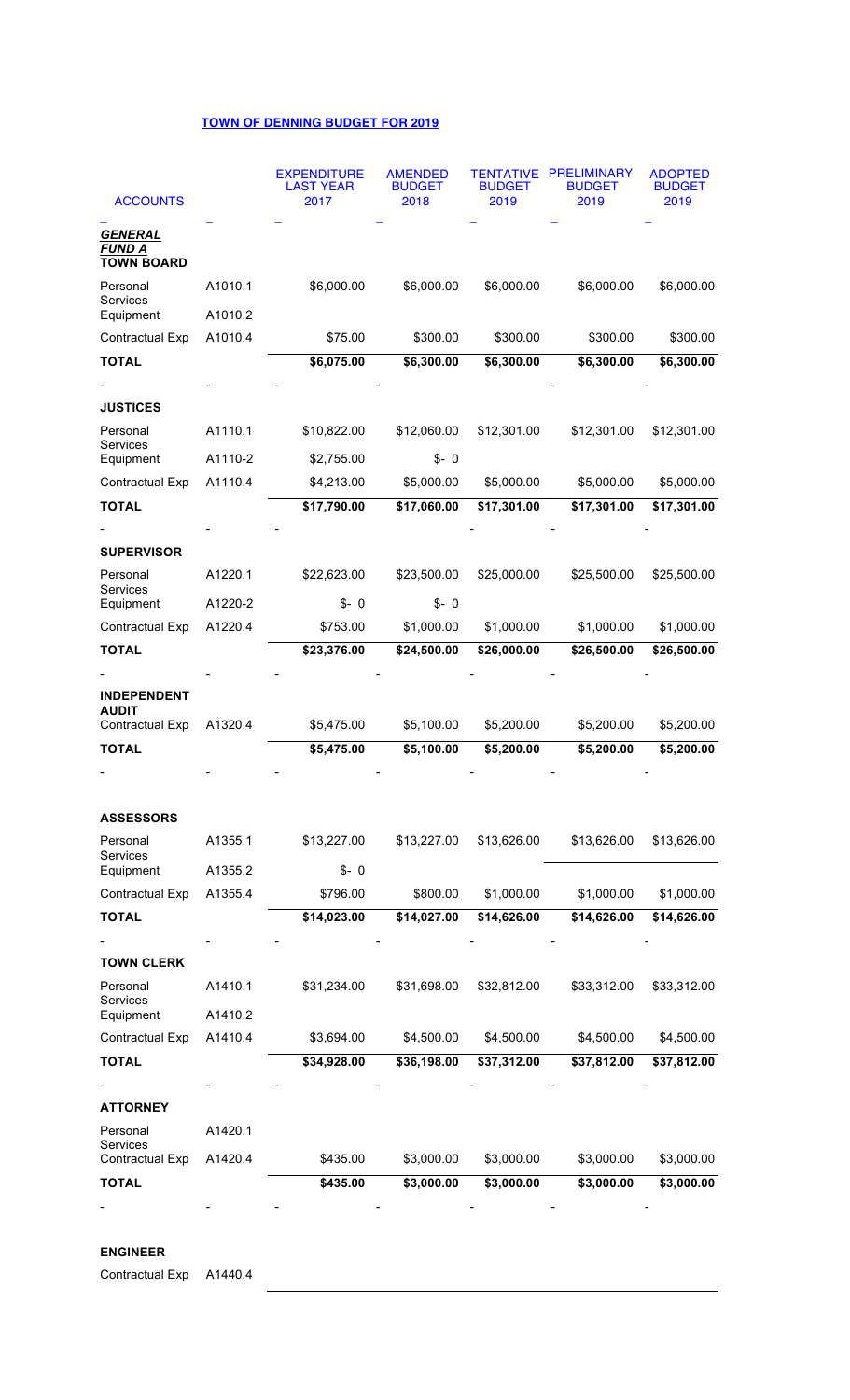| <b>TOTAL</b>                                                       |         | $$ - 0$     | $$-.0$      | $$ - 0$     | $$-.0$      | $S - 0$     |
|--------------------------------------------------------------------|---------|-------------|-------------|-------------|-------------|-------------|
| <b>ELECTIONS</b>                                                   |         |             |             |             |             |             |
| Contractual Exp                                                    | A1450.4 | $S - 0$     |             |             |             |             |
| <b>TOTAL</b>                                                       |         | $$ - 0$     | $$-.0$      | $$ - 0$     | $$-.0$      | $$-.0$      |
| <b>RECORDS</b>                                                     |         |             |             |             | $$ - 0$     | $$ - 0$     |
| <b>MANAGEMENT</b><br>Contractual Exp                               | A1460.4 | \$3,838.00  | \$4,000.00  | \$4,000.00  | \$4,000.00  | \$4,000.00  |
| <b>TOTAL</b>                                                       |         | \$3,838.00  | \$4,000.00  | \$4,000.00  | \$4,000.00  | \$4,000.00  |
|                                                                    |         |             |             |             |             |             |
| <b>BUILDINGS</b>                                                   |         |             |             |             |             |             |
| Personal                                                           | A1620.1 | \$1,404.00  | \$1,404.00  | \$1,404.00  | \$1,404.00  | \$1,404.00  |
| Services<br>Equipment                                              | A1620.2 | \$24,665.00 |             |             |             |             |
| <b>Contractual Exp</b>                                             | A1620.4 | \$10,066.00 | \$14,000.00 | \$14,000.00 | \$14,000.00 | \$14,000.00 |
| <b>TOTAL</b>                                                       |         | \$36,135.00 | \$15,404.00 | \$15,404.00 | \$15,404.00 | \$15,404.00 |
|                                                                    |         |             |             |             |             |             |
| <b>CENTRAL</b><br><b>COMM SYSTEM</b><br><b>Contractual Exp</b>     | A1650.4 | \$1,227.00  | \$800.00    | \$800.00    | \$800.00    | \$800.00    |
| <b>TOTAL</b>                                                       |         | \$1,227.00  | \$800.00    | \$800.00    | \$800.00    | \$800.00    |
|                                                                    |         |             |             |             |             |             |
| <b>CENTRAL DATA</b><br><b>PROCESSING</b><br>Equipment              | A1680.2 |             |             |             |             |             |
| <b>Contractual Exp</b>                                             | A1680.4 | \$2,977.00  | \$2,500.00  | \$2,500.00  | \$2,500.00  | \$2,500.00  |
| <b>TOTAL</b>                                                       |         | \$2,977.00  | \$2,500.00  | \$2,500.00  | \$2,500.00  | \$2,500.00  |
|                                                                    |         |             |             |             |             |             |
|                                                                    |         |             |             |             |             |             |
| <b>SPECIAL ITEMS</b>                                               |         |             |             |             |             |             |
| Unallocated Ins                                                    | A1910.4 | \$22,342.00 | \$22,000.00 | \$24,000.00 | \$24,000.00 | \$24,000.00 |
| <b>Municipal Assoc</b><br>Dues                                     | A1920.4 | \$1,050.00  | \$1,050.00  | \$1,050.00  | \$1,050.00  | \$1,050.00  |
| Judgments and<br>Claims                                            | A1930.4 |             |             |             |             |             |
| Coalition of<br>Watershed                                          | A1989.4 | \$500.00    | \$500.00    | \$500.00    | \$500.00    | \$500.00    |
| Towns<br>Contingent                                                | A1990.4 | $$ - 0$     | \$6,500.00  | \$6,500.00  | \$6,500.00  | \$6,500.00  |
| <b>TOTAL</b>                                                       |         | \$23,892.00 | \$30,050.00 | \$32,050.00 | \$32,050.00 | \$32,050.00 |
| <b>PUBLIC</b><br><b>SAFETY</b><br><b>TRAFFIC</b><br><b>CONTROL</b> |         |             |             |             |             |             |
| <b>Traffic Control</b>                                             | A3310.4 | $$ - 0$     | \$1,000.00  | \$1,000.00  | \$1,000.00  | \$1,000.00  |
| <b>TOTAL</b>                                                       |         | $$ - 0$     | \$1,000.00  | \$1,000.00  | \$1,000.00  | \$1,000.00  |
| <b>CONTROL OF</b><br><b>DOGS</b><br>Personal<br>Services           | A3510.1 | \$607.00    | \$618.00    | \$630.00    | \$630.00    | \$630.00    |
| Equipment                                                          | A3510.2 |             |             |             |             |             |
| Contractual Exp                                                    | A3510.4 | \$28.00     | \$700.00    | \$700.00    | \$700.00    | \$700.00    |
| <b>TOTAL</b>                                                       |         | \$635.00    | \$1,318.00  | \$1,330.00  | \$1,330.00  | \$1,330.00  |

**SAFETY INSPECTION**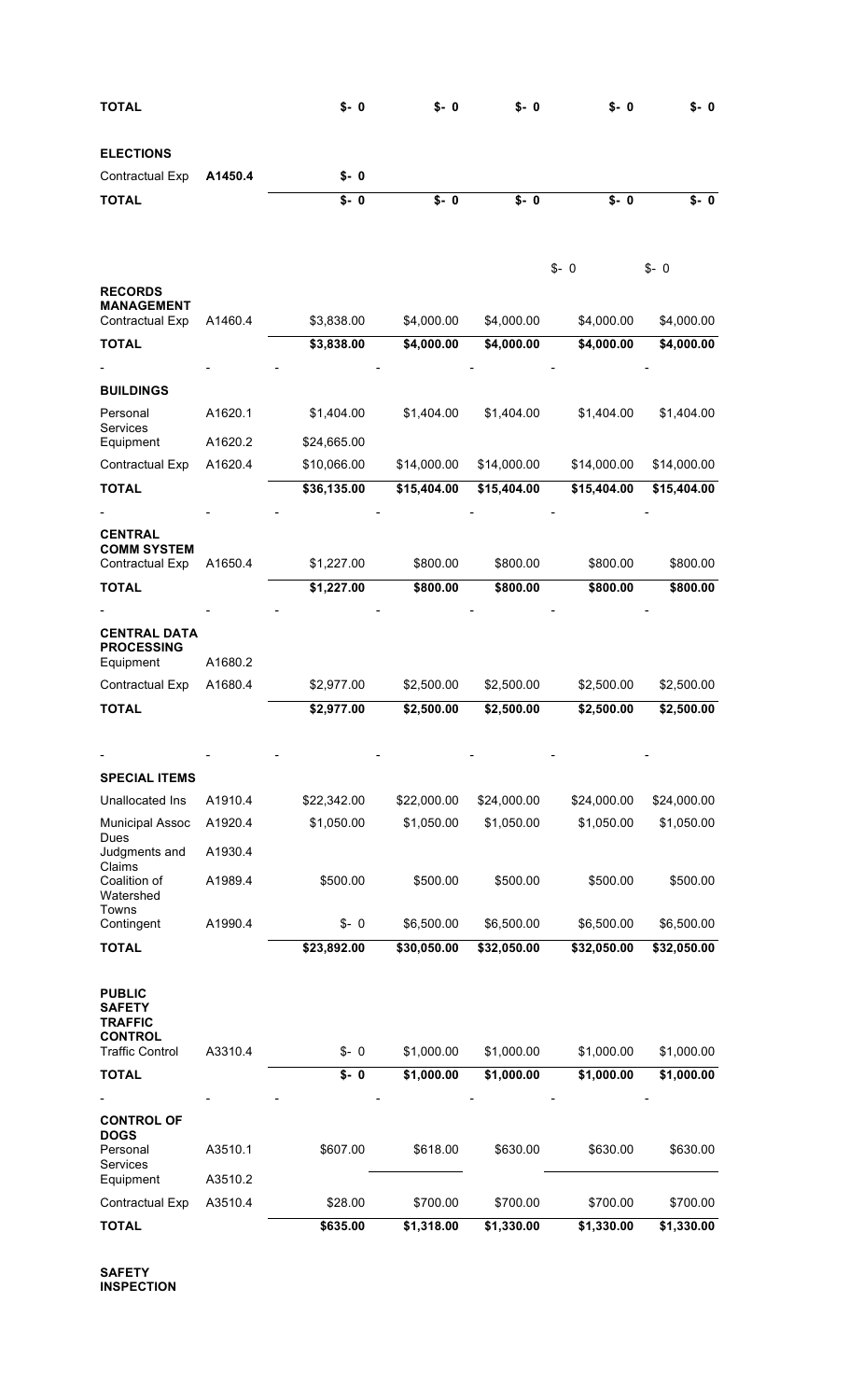| Personal<br>Services<br>Equipment                               | A3620.1<br>A3620.2 | \$7,301.00               | \$7,600.00               | \$7,752.00               | \$7,752.00               | \$7,752.00               |
|-----------------------------------------------------------------|--------------------|--------------------------|--------------------------|--------------------------|--------------------------|--------------------------|
| Contractual Exp                                                 | A3620.4            | \$1,756.00               | \$2,000.00               | \$2,000.00               | \$2,000.00               | \$2,000.00               |
| <b>TOTAL</b>                                                    |                    | \$9,057.00               | \$9,600.00               | \$9,752.00               | \$9,752.00               | \$9,752.00               |
| <b>Registrar of</b><br><b>Vital Statistics</b><br>Personal Exp. | A4020.1            | \$10.00                  | \$50.00                  | \$50.00                  | \$50.00                  | \$50.00                  |
| <b>TOTAL</b>                                                    |                    | \$10.00                  | \$50.00                  | \$50.00                  | \$50.00                  | \$50.00                  |
|                                                                 |                    |                          |                          |                          |                          |                          |
| <b>AMBULANCE</b>                                                |                    |                          |                          |                          |                          |                          |
| Contractual                                                     | A4540.4            | \$9,623.00               | \$9,700.00               | \$9,700.00               | \$9,700.00               | \$9,700.00               |
| <b>TOTAL</b>                                                    |                    | \$9,623.00               | \$9,700.00               | \$9,700.00               | \$9,700.00               | \$9,700.00               |
| <b>SUPT OF</b><br><b>HIGHWAYS</b><br>Personal<br>Services       | A5010.1            | \$50,341.00              | \$51,375.00              | \$52,402.00              | \$52,402.00              | \$52,402.00              |
| Equipment                                                       | A5010.2            |                          |                          |                          |                          |                          |
| Contractual Exp                                                 | A5010.4            | \$583.00                 | \$1,000.00               | \$1,000.00               | \$1,000.00               | \$1,000.00               |
| <b>TOTAL</b>                                                    |                    | \$50,924.00              | \$52,375.00              | \$53,402.00              | \$53,402.00              | \$53,402.00              |
|                                                                 |                    |                          |                          |                          |                          |                          |
| <b>GARAGE</b>                                                   |                    |                          |                          |                          |                          |                          |
| Equipment &<br>Capital Outlay                                   | A5132.2            |                          |                          | $$ - 0$                  |                          |                          |
| Contractual Exp                                                 | A5132.4            | \$13,160.00              | \$15,000.00              | \$15,300.00              | \$15,300.00              | \$15,300.00              |
| <b>TOTAL</b>                                                    |                    | \$13,160.00              | \$15,000.00              | \$15,300.00              | \$15,300.00              | \$15,300.00              |
| <b>STREET</b><br><b>LIGHTING</b>                                |                    |                          |                          |                          |                          |                          |
| Contractual Exp                                                 | A5182.4            | \$1,250.00               | \$1,600.00               | \$1,600.00               | \$1,600.00               | \$1,600.00               |
| <b>TOTAL</b>                                                    |                    | \$1,250.00               | \$1,600.00               | \$1,600.00               | \$1,600.00               | \$1,600.00               |
| <b>SOCIAL</b><br><b>SERVICES</b><br>Home Relief                 |                    |                          |                          |                          |                          |                          |
| Contractual Exp                                                 | A6140.4            | $$ - 0$                  |                          | $$ - 0$                  |                          |                          |
| <b>TOTAL</b>                                                    |                    | $$ - 0$                  | $$-.0$                   | $$-.0$                   | $$ - 0$                  | S- O                     |
| YOUTH<br><b>PROGRAM</b><br>Personal<br>Services                 | A7310.1            |                          |                          |                          |                          |                          |
| Equipment                                                       | A7310.2            |                          |                          |                          |                          |                          |
| Contractual Exp                                                 | A7310.4            | \$1,600.00               | \$1,600.00               | \$1,600.00               | \$1,600.00               | \$1,600.00               |
| <b>TOTAL</b>                                                    |                    | \$1,600.00               | \$1,600.00               | \$1,600.00               | \$1,600.00               | \$1,600.00               |
|                                                                 |                    |                          |                          |                          |                          |                          |
| <b>MUSEUM</b>                                                   |                    |                          |                          |                          |                          |                          |
| Contractual Exp<br><b>TOTAL</b>                                 | A7450.4            | \$1,000.00<br>\$1,000.00 | \$1,000.00<br>\$1,000.00 | \$1,000.00<br>\$1,000.00 | \$1,000.00<br>\$1,000.00 | \$1,000.00<br>\$1,000.00 |
|                                                                 |                    |                          |                          |                          |                          |                          |
| <b>HISTORIAN</b>                                                |                    |                          |                          |                          |                          |                          |
| Personal<br>Services                                            | A7510.1            |                          |                          |                          |                          |                          |
| Equipment<br>Contractual Exp                                    | A7510.2<br>A7510.4 |                          |                          |                          |                          |                          |
| <b>TOTAL</b>                                                    |                    | $\sqrt{$-0$}$            | $\sqrt{6}$ - 0           | $$ - 0$                  | $$ - 0$                  | $$ - 0$                  |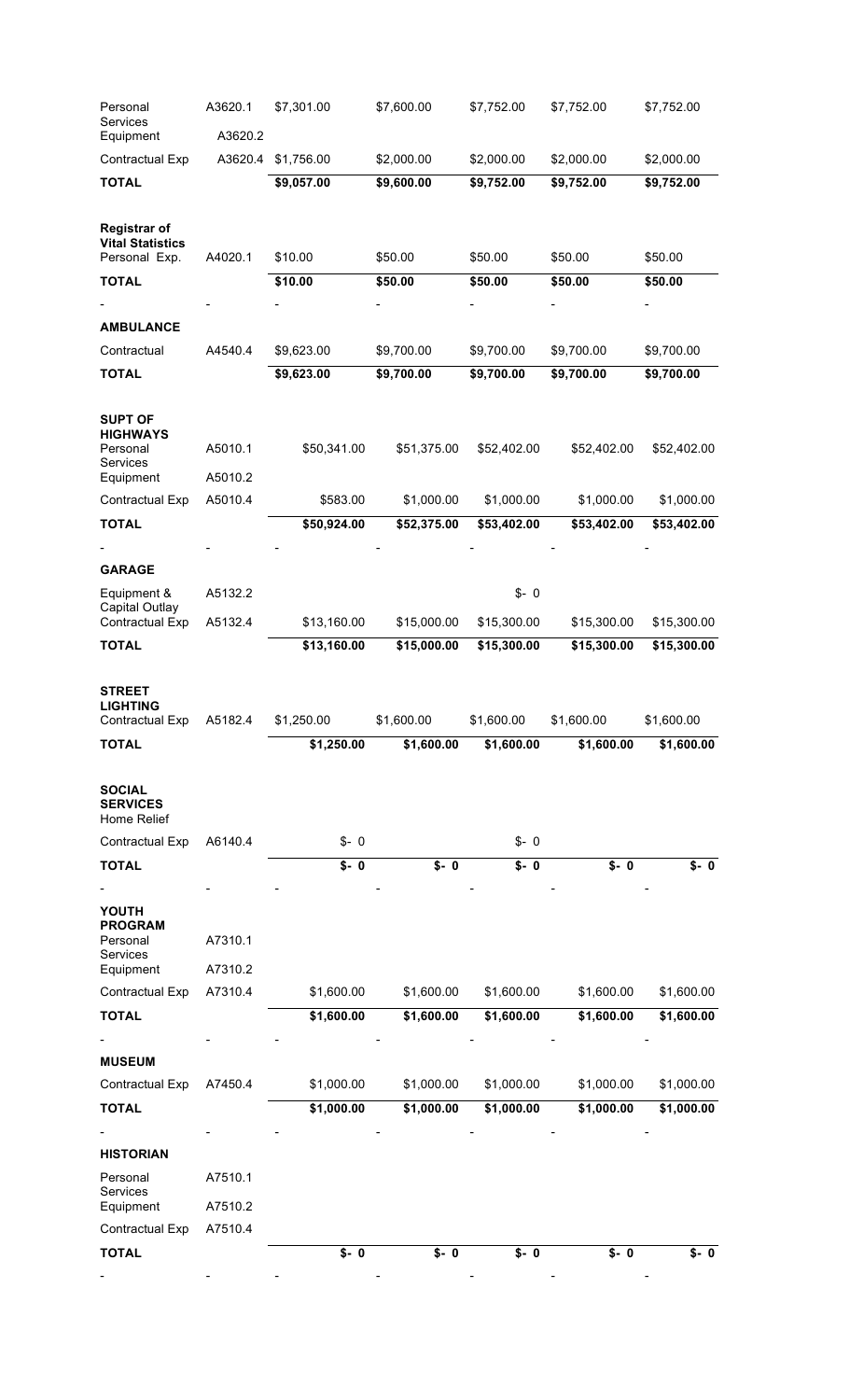| <b>ZONING</b>                                        |          |               |              |              |              |              |
|------------------------------------------------------|----------|---------------|--------------|--------------|--------------|--------------|
| Personal<br>Services                                 | A8010.1  |               |              | \$135.00     | \$135.00     | \$135.00     |
| Contractual Exp                                      | A8010.4  |               | \$400.00     | \$400.00     | \$400.00     | \$400.00     |
| <b>TOTAL</b>                                         |          | $\sqrt{s}$ -0 | \$400.00     | \$535.00     | \$535.00     | \$535.00     |
|                                                      |          |               |              |              |              |              |
|                                                      |          |               |              |              |              |              |
| <b>PLANNING</b>                                      |          |               |              |              |              |              |
| Personal<br>Services                                 | A8020.1  |               |              | \$325.00     | \$325.00     | \$325.00     |
| Contractual Exp                                      | A8020.4  | \$104.00      | \$700.00     | \$700.00     | \$700.00     | \$700.00     |
| <b>TOTAL</b>                                         |          | \$104.00      | \$700.00     | \$1,025.00   | \$1,025.00   | \$1,025.00   |
|                                                      |          |               |              |              |              |              |
|                                                      |          |               |              |              |              |              |
| <b>REFUSE &amp;</b>                                  |          |               |              |              |              |              |
| <b>GARBAGE</b><br>Personal                           | A8160.1  | \$10,046.00   | \$11,857.00  | \$11,857.00  | \$11,857.00  | \$11,857.00  |
| Services                                             |          |               |              |              |              |              |
| Equipment                                            | A8160.2  |               |              |              |              |              |
| Contractual Exp                                      | A8160.4  | \$25,641.00   | \$30,000.00  | \$30,500.00  | \$30,500.00  | \$30,500.00  |
| <b>TOTAL</b>                                         |          | \$35,687.00   | \$41,857.00  | \$42,357.00  | \$42,357.00  | \$42,357.00  |
|                                                      |          |               |              |              |              |              |
| <b>EMPLOYEE</b><br><b>BENEFITS</b>                   |          |               |              |              |              |              |
| <b>State Retirement</b>                              | A9010.8  | \$19,919.00   | \$24,000.00  | \$21,000.00  | \$21,000.00  | \$21,000.00  |
| Social Security                                      | A9030.8  | \$12,325.00   | \$12,400.00  | \$13,000.00  | \$13,000.00  | \$13,000.00  |
| Workers Comp.                                        | A9040.8  | \$4,200.00    | \$4,300.00   | \$4,400.00   | \$4,400.00   | \$4,400.00   |
| Unemployment                                         | A9050.8  |               |              |              |              |              |
| Medical<br>Insurance                                 | A9060.8  | \$89,613.00   | \$99,500.00  | \$104,250.00 | \$104,250.00 | \$104,250.00 |
|                                                      |          |               |              |              |              |              |
| <b>TOTAL</b>                                         |          | \$126,057.00  | \$140,200.00 | \$142,650.00 | \$142,650.00 | \$142,650.00 |
|                                                      |          |               |              |              |              |              |
| <b>TRANSFER TO</b><br><b>OTHER FUNDS</b>             |          |               |              |              |              |              |
| Trans to Other<br><b>Funds</b>                       | A9901.9  | \$-0          |              |              | $$ - 0$      | $$ - 0$      |
| Transfer to<br><b>Capital Projects</b><br>Fund       | A9950.9  |               | $$ - 0$      | $S - 0$      | S-0          | S-0          |
| <b>TOTAL</b>                                         |          | $S - 0$       | $$ - 0$      | $S - 0$      | $S - 0$      |              |
|                                                      |          |               |              |              |              |              |
| <b>GENERAL</b><br><b>FUND TOTAL</b>                  |          | \$419,278.00  | \$435,339.00 | \$445,794.00 | \$446,794.00 | \$446,794.00 |
| <b>HIGHWAY</b><br><b>FUND (DA)</b><br><b>GENERAL</b> |          |               |              |              |              |              |
| <b>REPAIRS</b><br>Personal<br>Services               | DA5110.1 | \$133,834.00  | \$137,952.00 | \$140,712.00 | \$140,712.00 | \$140,712.00 |
| Contractual Exp                                      | DA5110.4 | \$56,495.00   | \$75,000.00  | \$75,000.00  | \$75,000.00  | \$75,000.00  |
| <b>TOTAL</b>                                         |          | \$190,329.00  | \$212,952.00 | \$215,712.00 | \$215,712.00 | \$215,712.00 |
|                                                      |          |               |              |              |              |              |
| <b>IMPROVEMENT</b>                                   |          |               |              |              |              |              |
| S<br><b>IMPROVE-</b><br><b>CAPITAL</b>               | DA5112.2 | \$179,118.00  | \$191,228.64 | \$170,000.00 | \$170,000.00 | \$170,000.00 |
| <b>OUTLAY</b><br><b>TOTAL</b>                        |          | \$179,118.00  | \$191,228.64 | \$170,000.00 | \$170,000.00 | \$170,000.00 |
|                                                      |          |               |              |              |              |              |
| <b>BRIDGES</b>                                       |          |               |              |              |              |              |
| Personal<br>Services                                 | DA5120.1 | \$6,582.00    | \$6,582.00   | \$6,582.00   | \$6,582.00   | \$6,582.00   |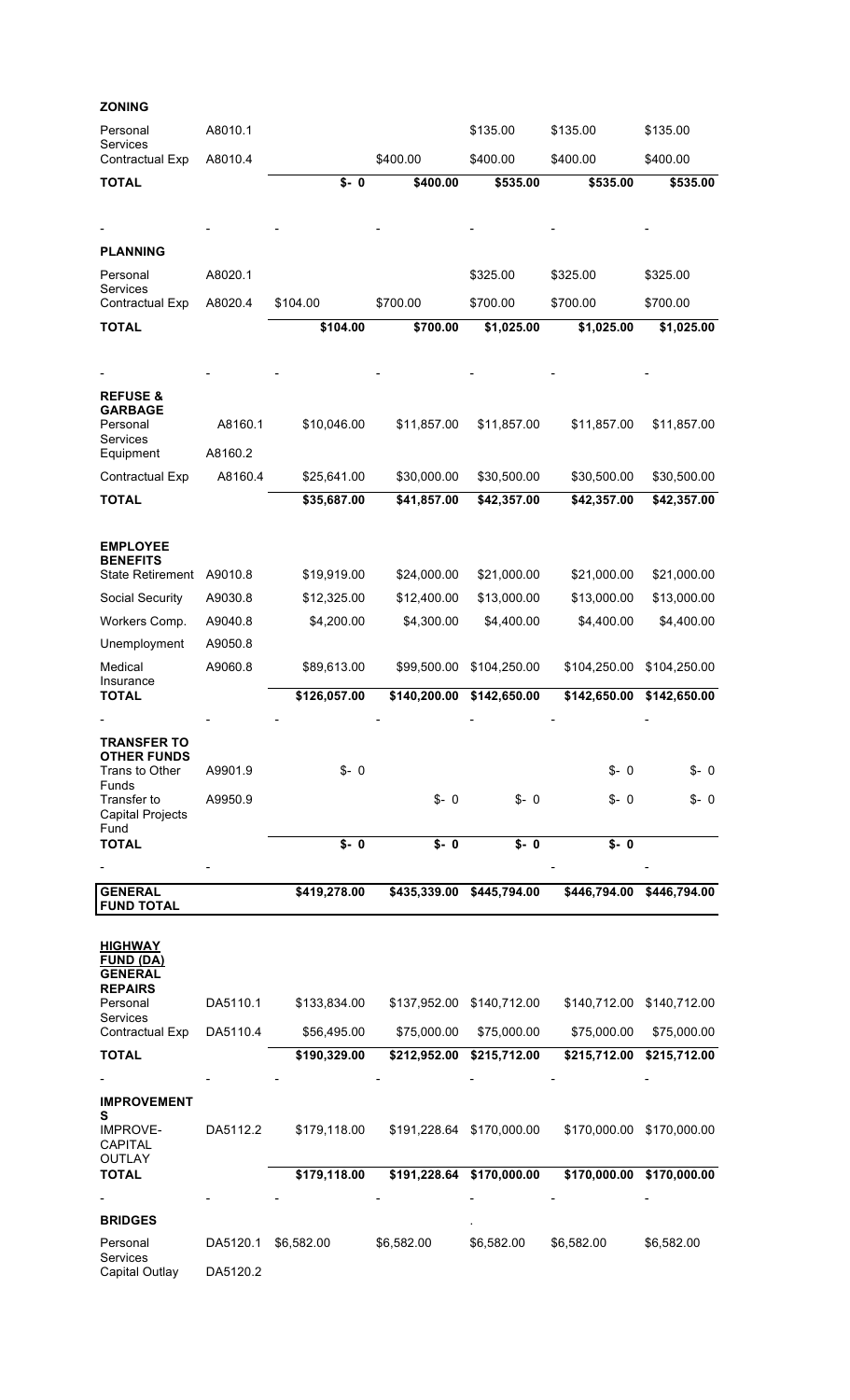| Contractual Exp                            | DA5120.4             | \$2,984.00                 | \$6,000.00                 | \$6,000.00                 | \$6,000.00                 | \$6,000.00                 |
|--------------------------------------------|----------------------|----------------------------|----------------------------|----------------------------|----------------------------|----------------------------|
| <b>TOTAL</b>                               |                      | \$9,566.00                 | \$12,582.00                | \$12,582.00                | \$12,582.00                | \$12,582.00                |
|                                            |                      |                            |                            |                            |                            |                            |
| <b>MACHINERY</b><br>Personal               | DA5130.1             |                            |                            |                            |                            |                            |
| Services                                   |                      |                            |                            |                            |                            |                            |
| Equipment<br>Contractual Exp               | DA5130.2<br>DA5130.4 | \$44,243.00<br>\$69,087.00 | \$55,104.45<br>\$85,500.00 | \$20,000.00<br>\$85,500.00 | \$20,000.00<br>\$85,500.00 | \$20,000.00<br>\$85,500.00 |
| <b>TOTAL</b>                               |                      | \$113,330.00               | \$140,604.45               | \$105,500.00               | \$105,500.00               | \$105,500.00               |
|                                            |                      |                            |                            |                            |                            |                            |
| MISC(Brush &                               |                      |                            |                            |                            |                            |                            |
| Weeds)<br>Personal                         | DA5140.1             | \$3,445.00                 | \$5,500.00                 | \$5,600.00                 | \$5,600.00                 | \$5,600.00                 |
| Services                                   | DA5140.4             |                            |                            |                            |                            |                            |
| Contractual Exp<br><b>TOTAL</b>            |                      | \$3,445.00                 | \$1,530.00<br>\$7,030.00   | \$1,530.00<br>\$7,130.00   | \$1,530.00<br>\$7,130.00   | \$1,530.00<br>\$7,130.00   |
|                                            |                      |                            |                            |                            |                            |                            |
| <b>SNOW</b>                                |                      |                            |                            |                            |                            |                            |
| <b>REMOVAL</b><br>Personal                 |                      |                            |                            |                            |                            |                            |
| <b>Services</b>                            | DA5142.1             | \$102,728.00               | \$119,762.00               | \$121,000.00               | \$121,000.00               | \$121,000.00               |
| Contractual Exp                            | DA5142.4             | \$133,701.00               | \$125,000.00               | \$126,000.00               | \$126,000.00               | \$126,000.00               |
| <b>TOTAL</b>                               |                      | \$236,429.00               | \$244,762.00               | \$247,000.00               | \$247,000.00               | \$247,000.00               |
|                                            |                      |                            |                            |                            |                            |                            |
| <b>EMERGENCY</b><br><b>DISASTER</b>        |                      |                            |                            |                            |                            |                            |
| <b>WORK</b>                                |                      |                            |                            |                            |                            |                            |
| Contractual Exp<br><b>TOTAL</b>            | DA8760.4             | $$ - 0$<br>$$ - 0$         | S- O<br>$S - 0$            |                            |                            |                            |
|                                            |                      |                            |                            |                            |                            |                            |
|                                            |                      |                            |                            |                            |                            |                            |
| <b>EMPLOYEE</b>                            |                      |                            |                            |                            |                            |                            |
| <b>BENEFITS</b><br><b>State Retirement</b> | DA9010.8             | \$39,108.00                | \$48,000.00                | \$40,000.00                | \$40,000.00                | \$40,000.00                |
| Social Security                            | DA9030.8             | \$18,979.00                | \$20,700.00                | \$21,000.00                | \$21,000.00                | \$21,000.00                |
| Workman's                                  | DA9040.8             | \$7,586.00                 | \$8,450.00                 | \$8,450.00                 | \$8,450.00                 | \$8,450.00                 |
| Compensation<br><b>Disability Ins</b>      | DA9055.8             | \$255.00                   | \$250.00                   | \$260.00                   | \$260.00                   | \$260.00                   |
| <b>Medical Ins</b>                         | DA9060.8             | \$93,711.00                | \$128,000.00               | \$141,600.00               | \$141,600.00               | \$141,600.00               |
| <b>TOTAL</b>                               |                      | \$159,639.00               | \$205,400.00               | \$211,310.00               | \$211,310.00               | \$211,310.00               |
|                                            |                      |                            |                            |                            |                            |                            |
| <b>DEBT SERVICE</b>                        |                      |                            |                            |                            |                            |                            |
| Debt Serv.                                 |                      |                            | $$ - 0$                    |                            |                            |                            |
| Principal<br>DA9730.7                      |                      |                            |                            |                            |                            |                            |
| Debt Serv.<br>Interest                     |                      |                            | $$ - 0$                    |                            |                            |                            |
| DA9730.7<br><b>TOTAL</b>                   |                      | $$-.0$                     | $$-.0$                     | S- 0                       | S- 0                       | S- O                       |
|                                            |                      |                            |                            |                            |                            |                            |
|                                            |                      |                            |                            |                            |                            |                            |
| <b>TRANSFER TO</b>                         |                      |                            |                            |                            |                            |                            |
| <b>OTHER FUNDS</b><br>Trans to Other       | DA9901.9             | \$20,000.00                | \$10,000.00                | \$10,000.00                | \$10,000.00                | \$10,000.00                |
| Funds                                      |                      |                            |                            |                            |                            |                            |
| <b>TOTAL</b>                               |                      | \$20,000.00                | \$10,000.00                | \$10,000.00                | \$10,000.00                | \$10,000.00                |
| <b>TOTAL</b>                               |                      | \$911,856.00               | \$1,024,559.09             | \$979,234.00               | \$979,234.00               | \$979,234.00               |
| <b>HIGHWAY</b>                             |                      |                            |                            |                            |                            |                            |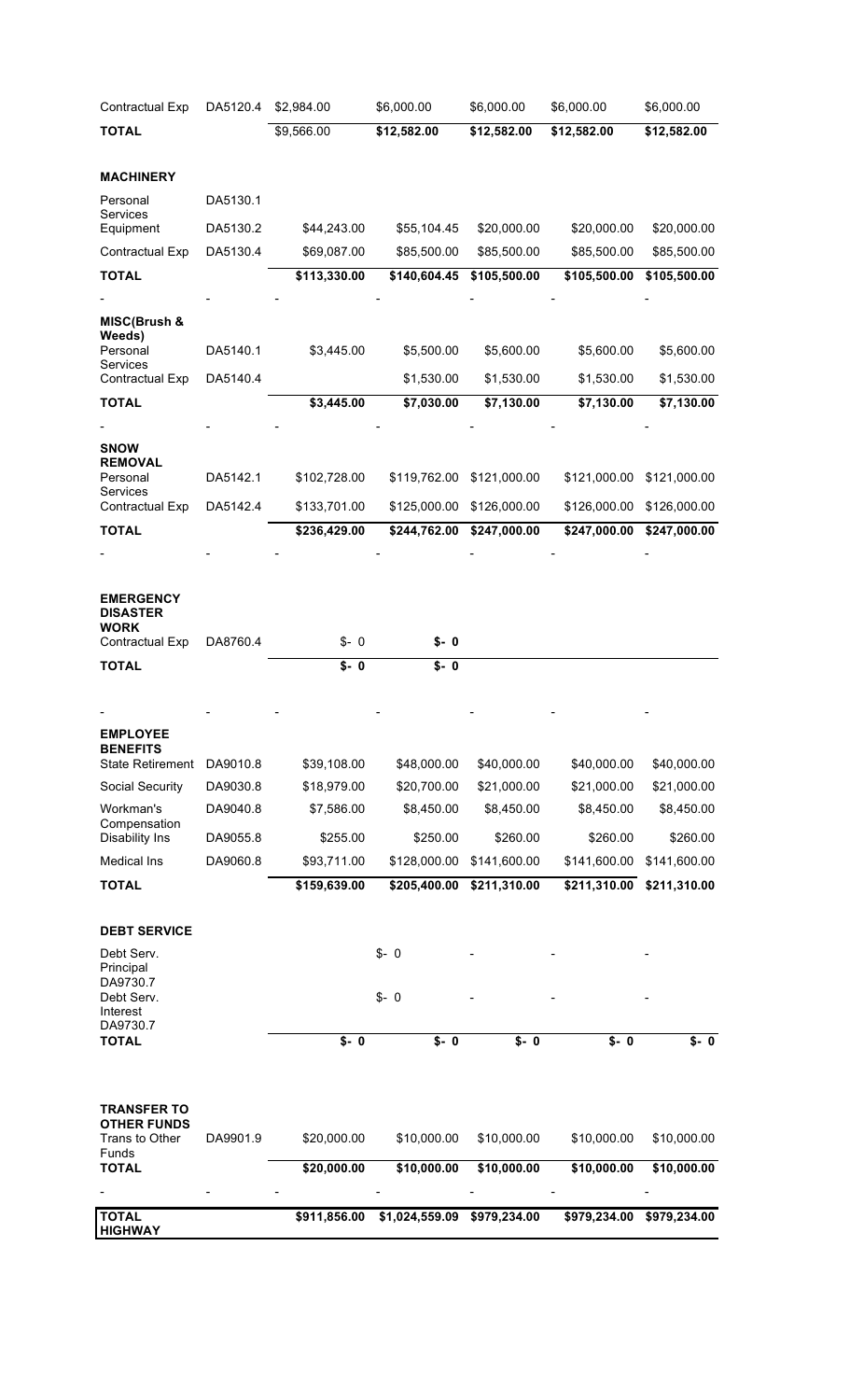# **SUNDOWN FIRE PROTECTION DISTRICT**

| Fire Fighting | SF3410.4 \$8,000.00 | \$8,500.00 | \$8.500.00 | \$8.500.00 | \$8,500.00 |
|---------------|---------------------|------------|------------|------------|------------|
| <b>TOTAL</b>  | \$8,000,00          | \$8,500.00 | \$8.500.00 | \$8,500,00 | \$8,500.00 |

# **TOWN OF DENNING BUDGET REVENUE FOR 2019**

|                                                                                                                                    | ACCOUNT<br><b>CODE</b>                             | <b>REVENUES</b><br>LAST<br>YEAR                   | AMENDED<br><b>BUDGET</b>             | <b>TENTATIVE</b><br>BUDGET           | PRELIMINARY<br>BUDGET                | <b>ADOPTED</b><br><b>BUDGET</b>      |
|------------------------------------------------------------------------------------------------------------------------------------|----------------------------------------------------|---------------------------------------------------|--------------------------------------|--------------------------------------|--------------------------------------|--------------------------------------|
| <b>ACCOUNTS</b>                                                                                                                    |                                                    | 2017                                              | 2018                                 | 2019                                 | 2019                                 | 2019                                 |
| <b>REVENUES</b>                                                                                                                    |                                                    |                                                   |                                      |                                      |                                      |                                      |
| <b>GENERAL FUND A</b>                                                                                                              |                                                    |                                                   |                                      |                                      |                                      |                                      |
| Other Non - Property Tax<br>Interest on Taxes<br>Sales Tax<br><b>Town Clerk Fees</b><br>Other Gen Gov't Income<br>Dog Control Fees | A1189<br>A1090<br>A1120<br>A1255<br>A1289<br>A1550 | \$173.00<br>\$4,394.00<br>\$33,201.00<br>\$100.00 | \$3,000.00<br>\$28,000.00<br>\$50.00 | \$3,500.00<br>\$28,000.00<br>\$75.00 | \$3,500.00<br>\$28,000.00<br>\$75.00 | \$3,500.00<br>\$28,000.00<br>\$75.00 |
| Safety Inspection Fees                                                                                                             | A1560                                              | \$870.00                                          | \$500.00                             | \$700.00                             | \$700.00                             | \$700.00                             |
| <b>Vital Statistics Fee</b>                                                                                                        | A1603                                              | \$10.00                                           |                                      |                                      |                                      |                                      |
| Park & Rec Charges                                                                                                                 | A-2001                                             |                                                   |                                      |                                      |                                      |                                      |
| Rec Facility Charges (Pool)                                                                                                        | A2025                                              |                                                   |                                      |                                      |                                      |                                      |
| Other Culture & Rec Income                                                                                                         | A2089                                              |                                                   |                                      |                                      |                                      |                                      |
| <b>Zoning Fees</b>                                                                                                                 | A2110                                              | \$350.00                                          |                                      |                                      |                                      |                                      |
| <b>Planning Fees</b>                                                                                                               | A2115                                              |                                                   | $$ - 0$                              |                                      |                                      |                                      |
| Garbage Remov & Disposal<br>Chgs                                                                                                   | A2130                                              | \$1,485.00                                        | \$800.00                             | \$1,000.00                           | \$1,000.00                           | \$1,000.00                           |
| General Svcs Other Gov'ts                                                                                                          | A2210                                              |                                                   |                                      |                                      |                                      |                                      |
| Youth Servs Other Gov'ts                                                                                                           | A2350                                              |                                                   |                                      |                                      |                                      |                                      |
| Interest/Earnings                                                                                                                  | A2401                                              | \$1,312.00                                        | \$1,000.00                           | \$1,000.00                           | \$1,000.00                           | \$1,000.00                           |
| Rental of Real Property, Other<br>Govts                                                                                            | A2412                                              |                                                   |                                      |                                      |                                      |                                      |
| Games of Chance                                                                                                                    | A2530                                              |                                                   |                                      |                                      |                                      |                                      |
| Dog Licenses                                                                                                                       | A2544                                              | \$224.00                                          | \$200.00                             | \$200.00                             | \$200.00                             | \$200.00                             |
| Licenses Other                                                                                                                     | A2545                                              | \$101.00                                          |                                      |                                      |                                      |                                      |
| <b>Building Permits</b>                                                                                                            | A2555                                              | \$7,935.00                                        | \$4,500.00                           | \$5,500.00                           | \$5,500.00                           | \$5,500.00                           |
| Permits, Other                                                                                                                     | A2590                                              | \$200.00                                          |                                      |                                      |                                      |                                      |
| <b>Fines/Forfeited Bail</b>                                                                                                        | A2610                                              | \$11,376.00                                       | \$1,000.00                           | \$1,000.00                           | \$1,000.00                           | \$1,000.00                           |
| Sale of Refuse for Recycling                                                                                                       | A2651                                              | \$1,266.00                                        | \$1,000.00                           | \$1,000.00                           | \$1,000.00                           | \$1,000.00                           |
| Sales of Forest Products                                                                                                           | A2652                                              |                                                   |                                      |                                      |                                      |                                      |
| Sales of Equipment                                                                                                                 | A2655                                              | $$ - 0$                                           |                                      |                                      |                                      |                                      |
| <b>Insurance Recoveries</b>                                                                                                        | A2680                                              |                                                   |                                      |                                      |                                      |                                      |
| Gifts & Doantions                                                                                                                  | A2705                                              | \$110,500.00                                      | \$62,000.00                          | \$62,000.00                          | \$62,000.00                          | \$62,000.00                          |
| Misc Income                                                                                                                        | A2770                                              | \$2,162.00                                        |                                      |                                      |                                      |                                      |
| State Aid, Revenue Sharing                                                                                                         | A3001                                              | \$91,858.00                                       | \$67,000.00                          | \$73,200.00                          | \$73,200.00                          | \$73,200.00                          |
| Mortgage Tax                                                                                                                       | A3005                                              | \$7,119.00                                        | \$8,000.00                           | \$8,000.00                           | \$8,000.00                           | \$8,000.00                           |
| Court State Aid                                                                                                                    | A3021                                              |                                                   |                                      |                                      |                                      |                                      |
| Town Aid-State                                                                                                                     | A3089                                              | \$26,749.00                                       |                                      | $$ - 0$                              |                                      |                                      |
| Youth Programs                                                                                                                     | A3820                                              | $$ - 0$                                           |                                      |                                      |                                      |                                      |
| State Aid-Emergency Disaster                                                                                                       | A3960                                              |                                                   |                                      |                                      |                                      |                                      |
| <b>Federal Aid-Emergency</b><br><b>Disaster</b><br><b>TOTAL EST. REV GEN FUND</b>                                                  | A4960                                              | \$301,385.00                                      | \$173,050.00                         | \$185,175.00                         |                                      | \$185,175.00 \$185,175.00            |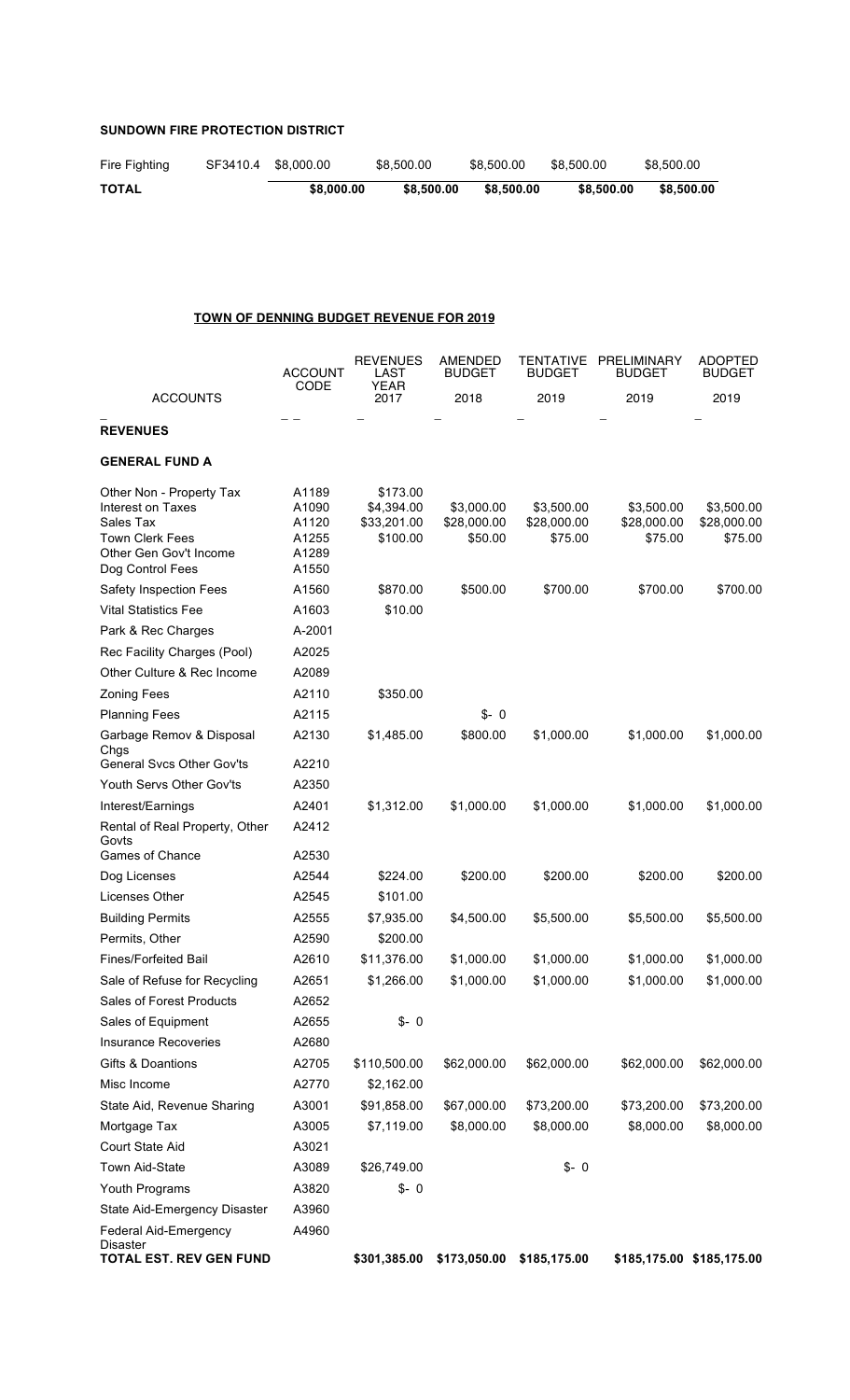| <b>EST. UNEXPENDED</b><br><b>BALANCE</b><br><b>Unexpended Balance</b><br>(Appropritated) | A914   | A599N/ \$100,000.00 | \$100,000.00 | 100,000.00,  |             | \$100,000.00 \$100,000.00 |
|------------------------------------------------------------------------------------------|--------|---------------------|--------------|--------------|-------------|---------------------------|
| <b>REVENUES</b>                                                                          |        |                     |              |              |             |                           |
| <b>HIGHWAY FUND DA</b>                                                                   |        |                     |              |              |             |                           |
| <b>General Services-Other Gov'ts</b>                                                     | DA2210 |                     |              |              |             |                           |
| Servs Other Gov'ts-Snow<br>Removal                                                       | DA2300 |                     |              |              |             |                           |
| Interest & Earnings                                                                      | DA2401 | \$818.00            | \$1,000.00   | \$1,000.00   | \$1,000.00  | \$1,000.00                |
| Rental of Equipment                                                                      | DA2416 |                     |              |              |             |                           |
| Sale of Materials                                                                        | DA2650 |                     |              |              |             |                           |
| Sales of Equipment                                                                       | DA2665 |                     |              |              |             |                           |
| Refund Prior Year Expense                                                                | DA2701 | \$44,600.00         |              |              |             |                           |
| Unclassified                                                                             | DA2770 |                     | $S - 0$      |              |             |                           |
| Consolidated Highway<br>(CHIPS)                                                          | DA3501 | \$179,118.00        | \$191,228.64 | \$170,000.00 |             | \$170,000.00 \$170,000.00 |
| Misc. Revenue Other Gov't                                                                | DA2389 |                     | $$ - 0$      |              |             |                           |
| <b>Emergency Disaster-State Aid</b>                                                      | DA3960 |                     |              |              |             |                           |
| <b>Emergency Disaster-Fed Aid</b>                                                        | DA4960 |                     | $S - 0$      |              |             |                           |
| <b>Interfund Transfers</b>                                                               | DA5031 | \$20,000.00         |              |              |             |                           |
| <b>TOTAL EST REVENUE HWY</b>                                                             |        | \$244,536.00        | \$192,228.64 | \$171,000.00 |             | \$171,000.00 \$171,000.00 |
| <b>EST. UNEXPENDED</b><br><b>BALANCE</b><br>Unexpended Balance                           |        | \$30.000.00         | \$30,000.00  | \$30,000.00  | \$30,000.00 | \$30,000.00               |

# **BUDGET 2019 - TOWN OF DENNING - Adopted**

| <b>OFFICER</b>                    | <b>SALARY</b> |
|-----------------------------------|---------------|
|                                   |               |
| <b>SUPERVISOR</b>                 | \$15,500.00   |
| <b>COUNCIL PERSONS (4) EACH</b>   | \$1,500.00    |
| <b>SUPERINTENDENT OF HIGHWAYS</b> | \$50,508.00   |
| <b>TOWN CLERK / TAX COLLECTOR</b> | \$27,500.00   |
| <b>TOWN JUSTICE</b>               | \$7,000.00    |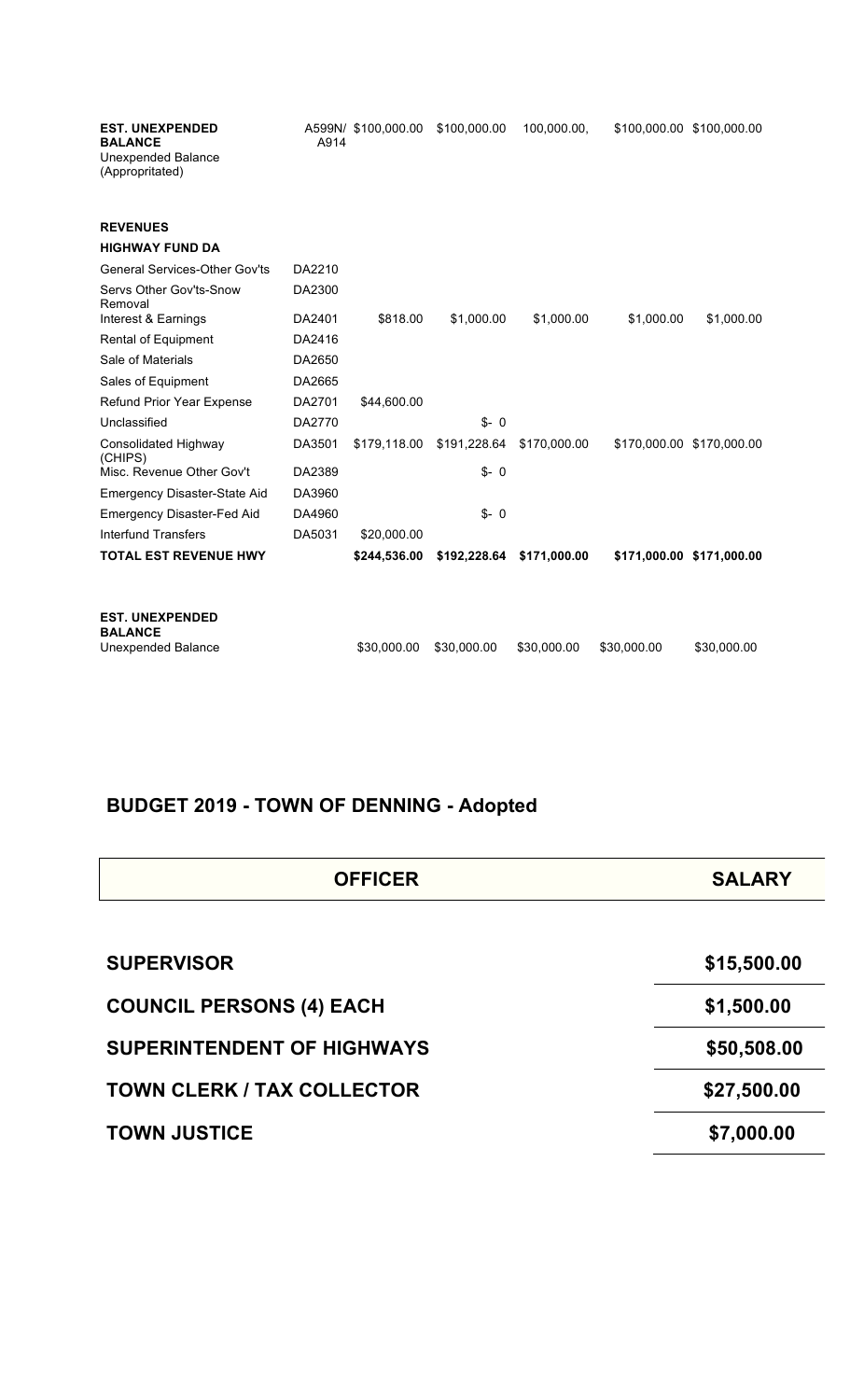| 16.80<br>DataTime - 1042018 1100109<br>32,798,120<br>and an except of the country cause a                                                                                                                                                                                                                                                                                                                                                                         |                                | Percent of Value<br>Ехепрово                  | 0.06               | 0.19             | 10.68<br>0.07                 | 0.09                                                            | 0.00                         | 0.00                           | 0.05                          | 0.06                         | <b>B.D4</b>                    | 0.00                    | 0.00                         | 0.07                   | 종<br>0.04              | 3.97                         | 15.32                         | 0.00                     | 15.32          |                                                                                                                                                                  |                                                            |             |
|-------------------------------------------------------------------------------------------------------------------------------------------------------------------------------------------------------------------------------------------------------------------------------------------------------------------------------------------------------------------------------------------------------------------------------------------------------------------|--------------------------------|-----------------------------------------------|--------------------|------------------|-------------------------------|-----------------------------------------------------------------|------------------------------|--------------------------------|-------------------------------|------------------------------|--------------------------------|-------------------------|------------------------------|------------------------|------------------------|------------------------------|-------------------------------|--------------------------|----------------|------------------------------------------------------------------------------------------------------------------------------------------------------------------|------------------------------------------------------------|-------------|
| Total Assessed Value<br><b>Uniform Percentage</b>                                                                                                                                                                                                                                                                                                                                                                                                                 |                                | <b>Total Equalized Value</b><br>of Exemptions | 118,750            | 384,844          | 138,906<br>21,882,531         | 180,500                                                         | 6,250                        | 7,563                          | 96,000                        | 120,000                      | 80,000                         | 8,000                   | 6,600                        | 145,469                | 90,419                 | 8,132,513                    | 31,398,344                    |                          | 31,398,344     |                                                                                                                                                                  |                                                            |             |
| distant links<br>agg Exomplon angel Report<br>$\frac{1}{2} \frac{1}{2} \frac{1}{2} \frac{1}{2} \frac{1}{2} \frac{1}{2} \frac{1}{2} \frac{1}{2} \frac{1}{2} \frac{1}{2} \frac{1}{2} \frac{1}{2} \frac{1}{2} \frac{1}{2} \frac{1}{2} \frac{1}{2} \frac{1}{2} \frac{1}{2} \frac{1}{2} \frac{1}{2} \frac{1}{2} \frac{1}{2} \frac{1}{2} \frac{1}{2} \frac{1}{2} \frac{1}{2} \frac{1}{2} \frac{1}{2} \frac{1}{2} \frac{1}{2} \frac{1}{2} \frac{$<br><b>Town Summary</b> | 204,988,250                    | <b>Humber</b> of<br>Exemptions                |                    | 4                | \$                            | 4                                                               |                              | $\sim$                         | œ                             | Φ                            | N                              | <b>The</b>              | Ţ                            | N                      | u                      | 5                            | 158                           | ⇔                        | 156            |                                                                                                                                                                  | 985-0188                                                   | Page 1 of 1 |
|                                                                                                                                                                                                                                                                                                                                                                                                                                                                   | Equationd Total Assessed Value | Authority<br><b>Statistic</b>                 | <b>RPTL 406(1)</b> | RPTL 406(1)      | RPTL 420-a                    | RPTL 464(2)<br>RPTL 420-a                                       | <b>RPTL 446</b>              | <b>RPTL 458(1)</b>             | RPTL 458-a                    | RPTL 458-B                   | RPTL 458-a                     | RPTL 458-b              | RPTL 458-b                   | RPTL 467               | <b>RPTL 467</b>        | RPTL 480-a                   |                               |                          |                |                                                                                                                                                                  |                                                            |             |
| i<br>C<br>ŗ,                                                                                                                                                                                                                                                                                                                                                                                                                                                      |                                | Еженирбов<br>Manne                            | CO-GENERALLY       | TOWN - GENERALLY | NONPROF CORP - RELIGICONST PR | NONPROF CORP - MORAL/MENTAL II<br>INC VOLUNTEER FIRE CO OR DEPT | PRIVATELY OWNED CEMETERY LAN | VETS EX BASED ON ELIGIBLE FUND | ALT VET EX-WAR PERIOD-NON-COM | ALT VET EX-WAR PERIOD-COMBAT | ALT VET EX-WAR PERIOD-DISABILI | COLD WAR VETERANS (10%) | COLD WAR VETERANS (DISABLED) | PERSONS AGE 65 OR OVER | PERSONS AGE 65 OR OVER | FOREST LAND CERTD AFTER 8/74 | Total Exemptions Exclusive of |                          |                | Values have been equalized using the Uniform Percentage of Value. The Exempt amounts do not take into consideration, payments in lieu of taxes or other payments | Amount, if any, attributable to payments in lieu of taxes: |             |
| Town of DENNING - \$120<br>County of Ulster                                                                                                                                                                                                                                                                                                                                                                                                                       |                                | Exemplos                                      | 13100              | 13500            | 25110                         | 26400<br>25230                                                  | 27350                        | 41101                          | 41120                         | 41130                        | 41140                          | 41153                   | 41173                        | 41800                  | 41803                  | 47460                        | System Exemptions:            | Total System Exemptions: | <b>Totals:</b> | for municipal services                                                                                                                                           |                                                            |             |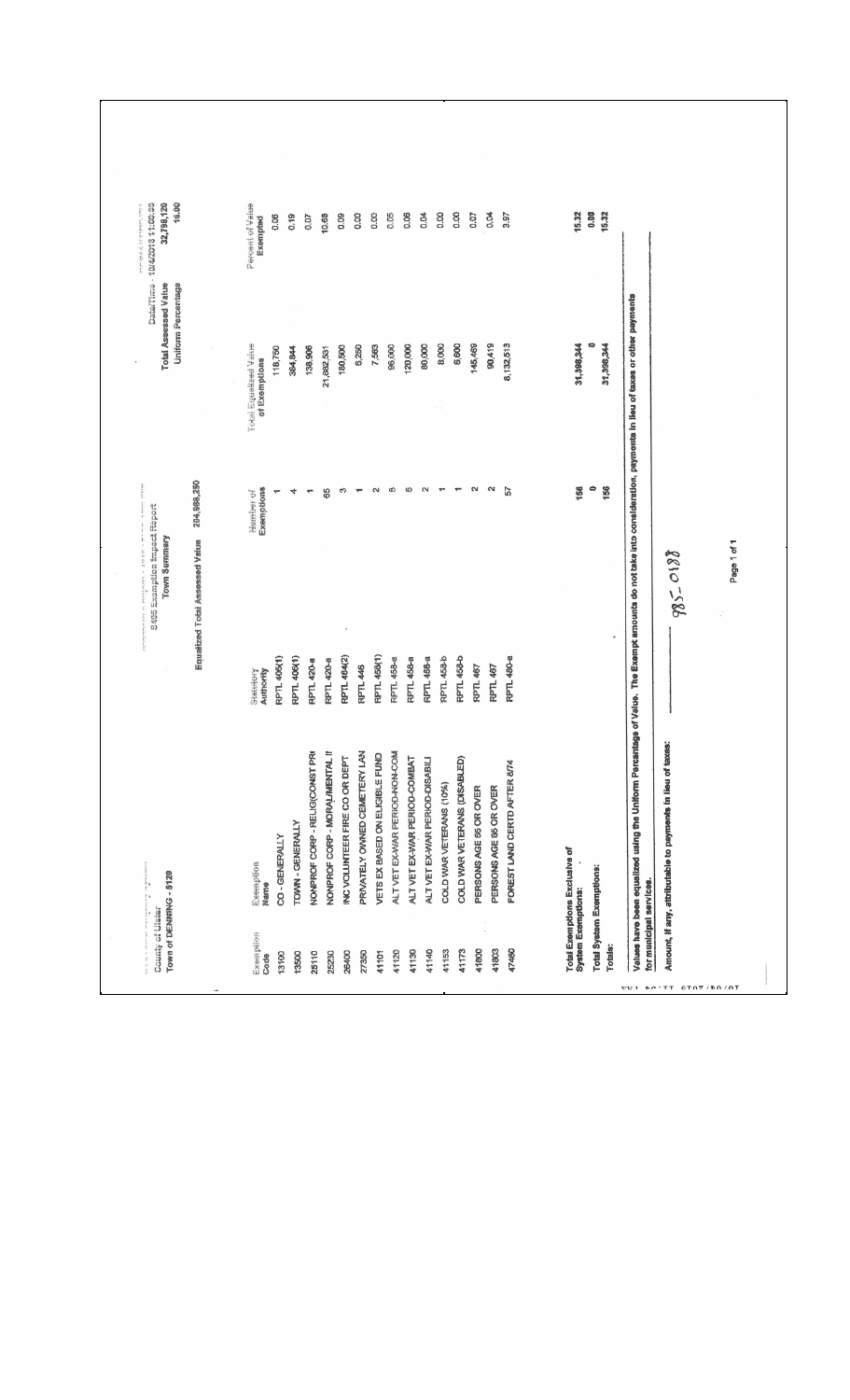# Town of Denning – Town Business Meeting

Meeting held on Tuesday, November  $13<sup>th</sup>$ , 2018 at the Denning Town Hall. Called to order at 6:00 p.m. by Supervisor David Brooks.

Present: Supervisor David Brooks

Councilmen: Mike Dean, Paul Schoonmaker, Gregory Vurckio, and Kevin Smith. Absent: Highway Superintendent Dan Van Saders, flu.

The Town Clerk Minute Book was signed prior to the commencement of the Town Board Meeting.

The Town Clerk gave the Board members their copy of the agenda, Resolution No. 46 and 47 of 2018 and the Budget vs. Actual thru October, 2018.

Pledge of Allegiance

Highway Pre Pay Vouchers presented by Supervisor Brooks. (see Warrant #11PP, voucher #33-36) MVP Healthcare, Inc. DA9060.8 \$8,324.86 Trust & Agency Account DA9030.8 \$750.50, \$813.88, \$765.76 Whereupon a Motion to approve and pay Highway Pre Paid Vouchers was made by Councilman Mike Dean, 2<sup>nd</sup> by Councilman Paul Schoonmaker. All in favor. Motion carried 4 to 0 vote.

Highway Vouchers presented by Supervisor Brooks. (see Warrant #11, voucher #174-184) Buddenhagen's Ford A5130.4 \$250.27 Callanan Industries DA51120.4 \$1,140.00 Case Tire DA5130.4 \$2,615.14 Fleet Pride DA5130.4 \$543.95 Hudson Truck & Trailer DA5130.4 \$11,475.00 Kimball Midwest DA5130.4 \$599.57 Liberty Iron Works DA5130.4 \$3,800.00 M&M Ford DA5130.4 \$520.84 Monticello Black Top DA5112.4 \$6,493.77 Shakelton Auto & Truck Center DA5130.4 \$229.25 Superior Blue Tarp DA5130.4 \$5.98 E. Tetz & Son DA5110.4 \$4,170.3 Tractor Supply DA5130.4 \$37.98

 $\triangleright$  Discussion on paving code, CHIPS funding and costs. Whereupon a Motion to approve and pay Highway Fund vouchers by Councilman Gregory Vurckio,  $2^{nd}$  by Councilman Mike Dean. All in favor. Motion carried 4 to 0 vote.

General Pre Pay Vouchers presented by Supervisor Brooks. (see Warrant #11PP, voucher (#70-78) Central Hudson A1620.4 \$244.15, A5132.4 \$303.22, A8160.4 \$39.00, A5182.4 \$115.10 MVP Health Care Inc. DA9060.8 \$6,111.92 TWC A1620.4 \$169.71, A5132.4 \$151.97 Trust & Agency Acct. DA9030.8 \$240.88, \$679.01, \$240.88. Whereupon a Motion to approve and pay General Fund Pre Pay vouchers by Councilman Gregory Vurckio, 2<sup>nd</sup> by Councilman Paul Schoonmaker, All in favor. Motion carried 4 to 0 vote.

General Vouchers, presented presented by Supervisor Brooks. (see Warrant #11, vouchers 157-176) Tammy Beck Justice Court Petty Cash Reimbursement A1110.4 \$6.20 Central Hudson A8160.4 \$43.62 Eagle Fire & safety a5132.4 \$276.00 Grahamsville First Aid a4540.4 \$2,405.75 Hudson Archival A1410.4 \$66.00 Carl Landon A1460.4 \$317.08 Joy Monforte C/o T.C. Petty Cash Reimbursement A1410.4 \$17.00 Joy Monforte A1410.4 \$50.69 MVP Healthcare A9060.8 \$55.00 Office of the Comptroller A690 \$1,015.00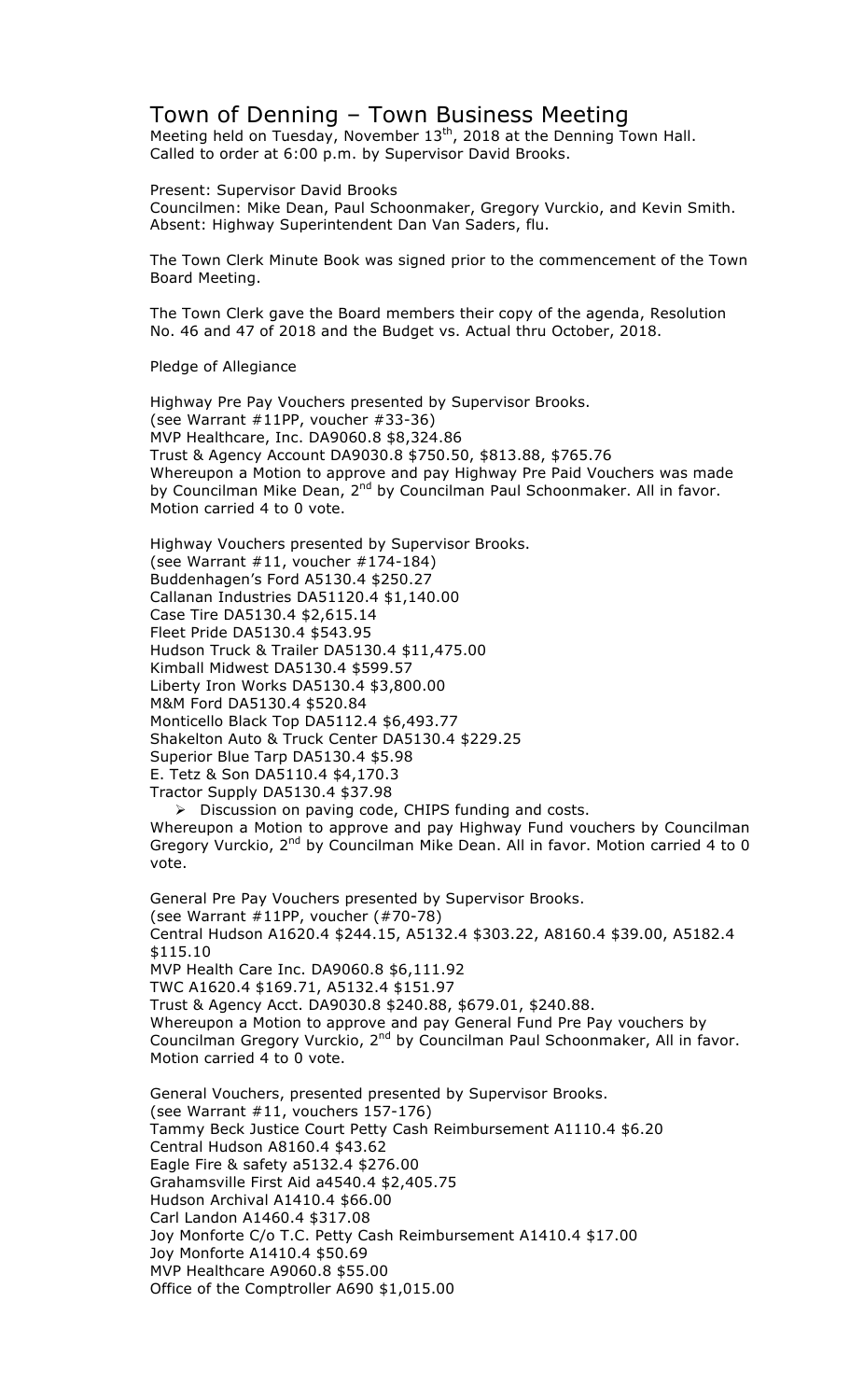Planit Main Street A8020.4 \$2,700.00, \$2,565.00 Postmaster A1410.4 \$1,000.00 Quill.Com A5010.4 \$9.99, A1110.4 \$69.86, A1620.4 \$187.11, \$5.99 Michael B. Sommer A1355.4 \$958.15 TWC A1620.4 \$186.29 UCRRA A8160.4 \$2,378.18 Wapner, Koplovitz & Futerfas A1420.4 \$195.00 Whereupon a Motion to approve and pay General Fund vouchers by Councilman Paul Schoonmaker, 2nd by Councilman Kevin Smith, All in favor. Motion carried 4 to 0 vote.

Supervisor Brooks submits Resolutions No. 46 and 47 of 2018 for a brief discussion, he then calls for comments or questions, there is none.

#### Resolution No. 46 of 2018

**WHEREAS,** the Town of Denning Zoning Committee has been actively and diligently working on updating and amending the Town of Denning Zoning Law, and has held public meetings over the years. And

**WHEREAS**, New York State, Article 16, Town Law §261, grants the authority to the Towns, and requires the review and updating of local zoning laws. And

**WHEREAS**, New York State Town Law § 7-4 authorizes "the town boards, as the legislative body, to adopt local planning and zoning laws and ordinances." And

**NOW THEREFORE BE IT RESOLVED** that the Town of Denning **HEREBY** sets Tuesday, December  $4<sup>th</sup>$ , 2018 as the Pubic Hearing, to commence at 6:00 pm prior to the regularly scheduled Town Board meeting.

**BE IT FURTHER RESOLVED** the Town of Denning Town Board **HEREBY** adopts and approves of resolution No. 46 of 2018 introducing Local Law No. 3 of 2018; titled: The Town of Denning Amended Zoning Law and Subdivision regulations.

**Whereupon**, the Resolution was put to a vote, recorded as follows: Motion to adopt and approve by Councilman Mike Dean, 2<sup>nd</sup> by Councilman Gregory Vurckio. Roll Call Vote: Councilman Mike Dean AYE Councilman Paul Schoonmaker AYE Councilman Kevin Smith AYE Councilman Gregory Vurckio AYE Supervisor David Brooks AYE Motion carried following a unanimous roll call vote.

Resolution No. 47 of 2018

# **RESOLUTION PURSUANT TO NEW YORK STATE ENVIRONMENTAL QUALITY REVIEW ACT (SEQRA)**

#### **DECLARING INTENT TO BE LEAD AGENCY**

#### **A Local Law Amending the Zoning Law and Subdivision Regulations of the Town of Denning to implement various recommendations of the Comprehensive Plan.**

**WHEREAS**, the Town Board of the Town of Denning ("Town Board") has determined the adoption certain amendments to the Town's Zoning Law and Subdivision Regulations is desirable and necessary; and

**WHEREAS**, the Town Board determines that adoption of certain amendments to the Town's Zoning Law and Subdivision Regulations meets the criteria for a Type I Action and since it is the only agency with the authority to adopt the Zoning Law and Subdivision Regulations it will serve as the Lead Agency; and

**WHEREAS**, Interested Agencies include the Ulster County Planning Board and pursuant to NYSGML Sections 239 m; and

**NOW THEREFORE BE IT RESOLVED,** that the Town Board of the Town of Denning hereby declares it intent to serve as lead agency for SEQRA review